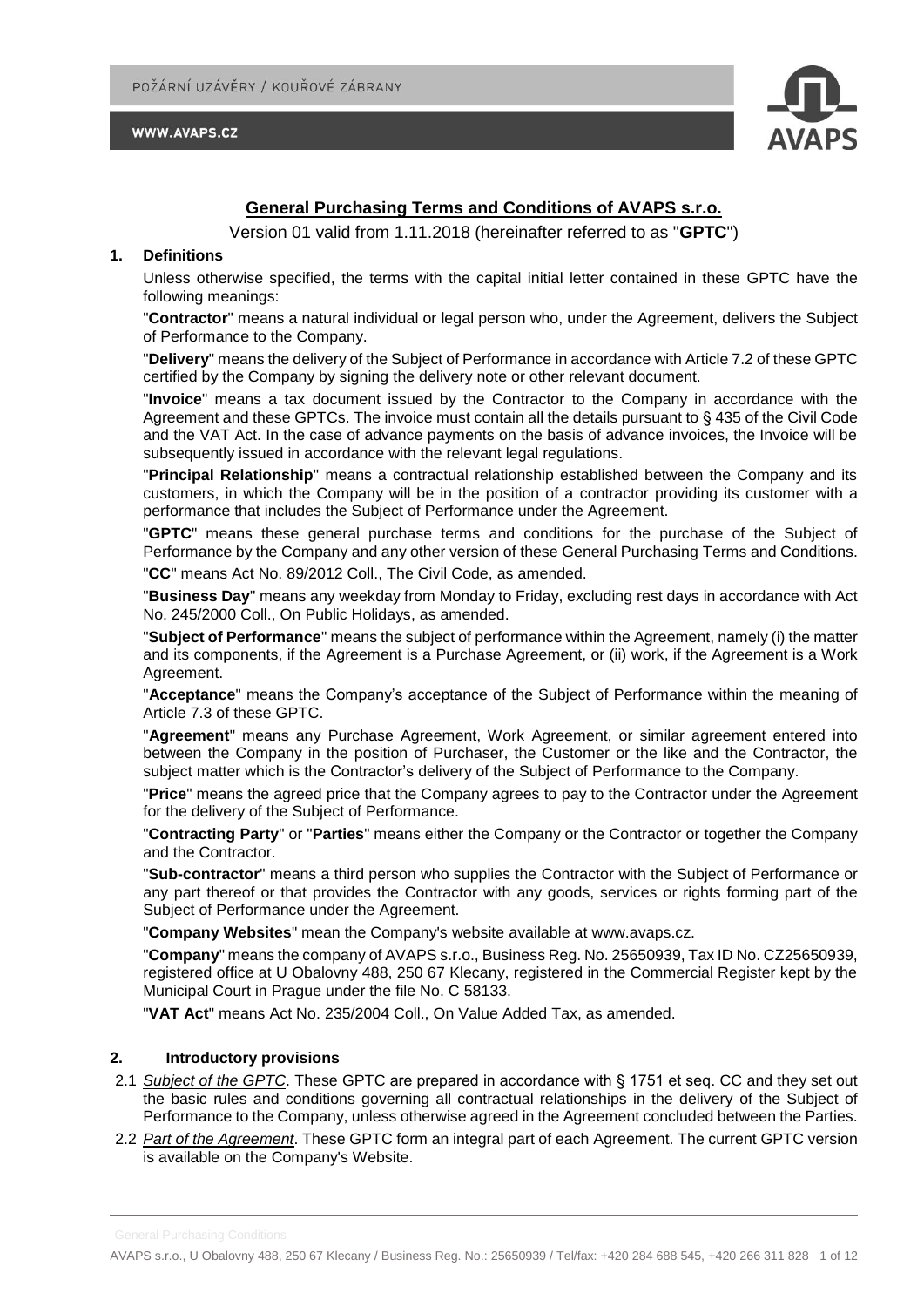

- 2.3 *Previous Arrangements*. Any oral or written statements, warranties, negotiations, business competitions, notifications of intentions and business practices not expressly provided or expressly incorporated in the Agreement will not be binding on any Contracting Party. The Agreement together with the GPTC replaces all prior written or oral agreements of any kind, commitments, plans, programmes, business competitions, notifications of intentions, and any other documents relating to the delivery of the Subject of Performance between the Contractor and the Company which were the subject of deliberations or negotiations of the Contracting Parties prior to the relevant Agreement's conclusion.
- 2.4 *Agreement Priority*. In the event of non-compliance or divergent arrangements of the Agreement and these GPTC, the Agreement's provisions shall prevail.
- 2.5 *Contractor's Business Terms and Conditions*. Contractor's Business Terms and Conditions for Contractual Relationships that are established by the Agreement are ineffective and inapplicable except when the Company expresses prior explicit written consent to the application of selected specific provisions of the Contractor's Business Terms and Conditions.
- 2.6 *Agreement Interpretation*. The Contracting Parties hereby declare that the Agreement and these GPTC are the result of mutual negotiations. In view of this, the Contracting Parties declare that none of the Contracting Parties is deemed, for the purposes of the interpretation of the Agreement and of these GPTC, to be the author of the Agreement's text or of these GPTC, and therefore the terms allowing different interpretations cannot be interpreted by any of the Contracting Parties. The terms given in the singular heading also include plurality and vice versa according to the context of these GPTC.
- 2.7 *Relation to Commercial Practices*. In accordance with § 558 para. 2 of the CC, the Contracting Parties hereby declare that their legal relations do not take commercial practices observed in general or in the particular sector into account

### **3. Agreement**

- 3.1 *Agreement Subject*. The Contractor undertakes to deliver the Subject of Performance to the Company, e.g. (i) the matter and its components if the Agreement is a Purchase Agreement which the Contractor undertakes to deliver to the Company and to allow the Company to acquire ownership rights to such items and the Company undertakes to take over and accept items in their ownership and pay the Price to the Contractor or (ii) work if the Agreement is a Work Agreement that the Contractor undertakes to carry out for the Company at their expense and risk, and the Company undertakes to take over the Work and pay the Price for it.
- 3.2 *The Agreement's Written Form*. The Agreement may only be concluded and amended in writing, by an appendix concluded by duly authorised personnel to act on behalf of the Contracting Parties.
- 3.3 *Draft Agreement and its Acceptance*. One of the following documents, first drawn-up by one Contracting Party and delivered to the other Contracting Party is considered to be Draft Agreement: (i) a written order of the Subject of Performance executed by the Company and delivered to the Contractor, (ii) a tender for the delivery of the Subject of Performance prepared by the Contractor and delivered to the Company, (iii) a draft Agreement drawn-up by one Contracting Party and delivered to the other Contracting Party (hereinafter referred to as "**Draft**"). A Draft is also considered to be a Counter-Draft pursuant to Article 3.4 of the GPTC. The draft is not deemed to be the supply offer of the Subject of Performance provided by the advertisement, in a catalogue or by issuing the Subject of Performance. A Draft and the Counter-draft must be duly delivered to the other Contracting Party (hereinafter referred to as the "**Addressee**") by the presenting Contracting Party (hereinafter referred to as the "**Proposer**") in Article 3).
- 3.4 *The Addressee's Reservations to the Draft or Counter-draft*. If the addressee's Draft acceptance confirmation contains reservations on the subject or Draft's terms and condition or any other change, including such reservations, additions and derogations which, in the sense of § 1740 para. 3 of the CC, do not substantially alter the Draft and Counter-draft's terms and conditions, this conformation is deemed as rejection of the Draft and at the same time as a counter-draft (hereinafter "**Counter-draft**"). In the case of further reservations or differences contained in the Counter-draft's acceptance, the procedure in the first sentence of Article 3.4 will be repeated in the same way.
- 3.5 *The Agreement's Conclusion*. The Agreement is concluded when the proposer receives written confirmation from the Addressee regarding (i) the Draft's unconditional acceptance, or (ii) the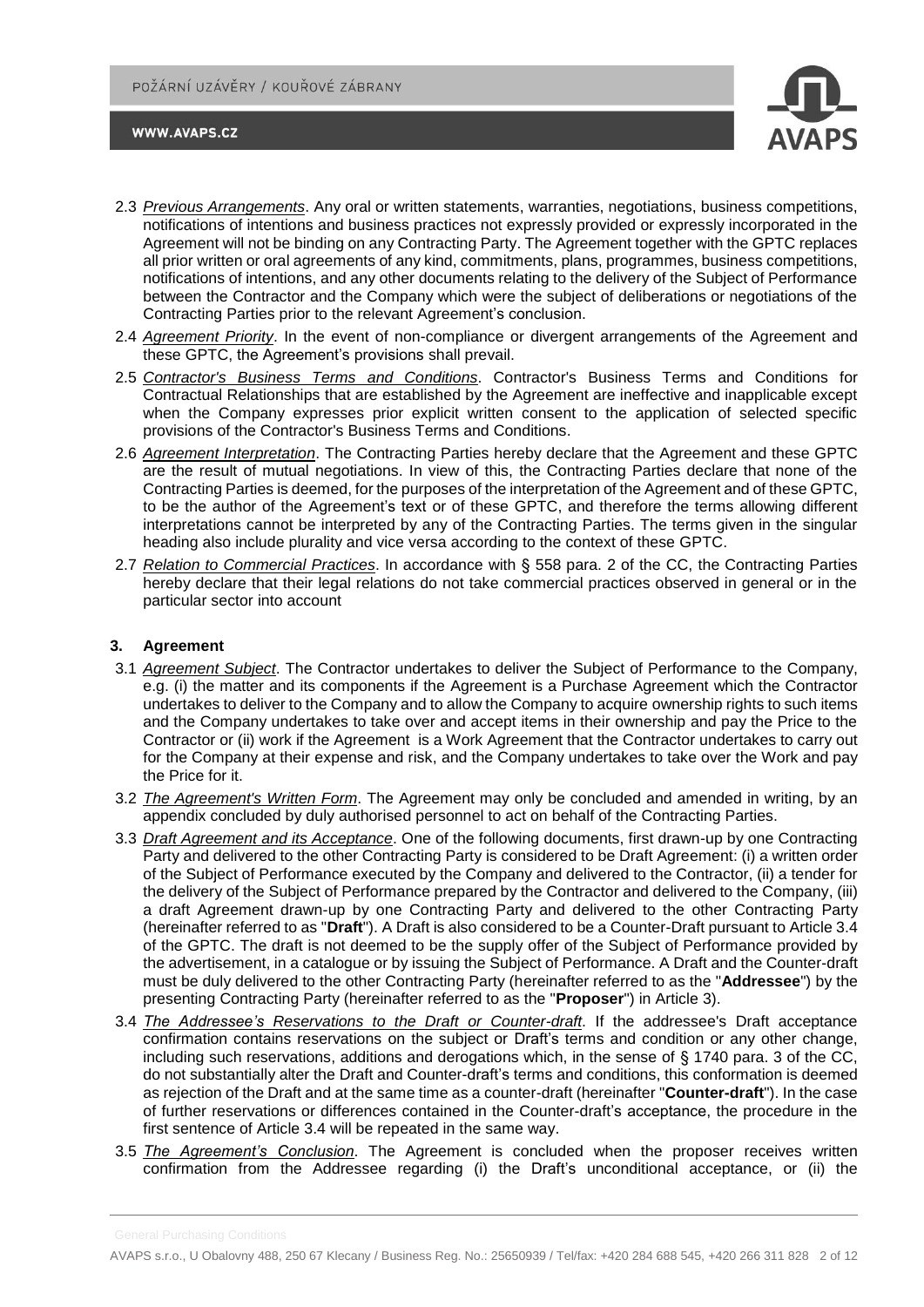



unconditional acceptance of the Counter-draft, or (iii) a signed order confirmation. For the avoidance of doubt, the addressee is not entitled to accept the Draft or Counter-draft in such a way that it is preserved, in particular if they provide or receive the performance.

- 3.6 *Deadlines for the Draft or Counter-draft's acceptance*. The addressee is obliged to confirm in writing or submit their substantiated objections to the delivered Draft within the time limit specified within the Draft (or Counter-draft) or within ten (10) calendar days of addressee's receipt, whichever deadlines expire earlier. If the addressee fails to accept the Draft (or Counter-draft) in writing within the deadline specified in the previous sentence, the Draft (or Counter-Draft) is deemed to be rejected. The addressee is not obliged to respond to the Draft (or Counter-draft).
- 3.7 *Cancellation of the Draft or Counter-draft*. The Contractor is not entitled to cancel their Draft (or Counterdraft) from the date of its delivery to the Company until 10 days have elapsed since its delivery to the Company. The Company may revoke its Draft (or Counter-draft) at any time before the delivery of its acceptance by the Contractor to the Company.
- 3.8 *Changing the Subject of Performance at the Company's Request*. The Company may require to make a change in the quantity or specification of the Subject of Performance at any time prior to delivery. The Contractor is required to comply with this request for change and is obliged to inform the Company of the impact of this change on the Delivery date within five (5) days of receipt of the change request. The Company will decide whether or not they are interested in the change of the Subject of Performance on the basis of this information and if so, the Contractual Party shall enter an amendment to the Agreement. If the Contractor does not inform the Company within the five-day time limit on the impact of the change, it is considered that the change has no effect on the terms and conditions and the Contractor is obliged to deliver the modified Subject of Performance in the terms agreed in the Agreement.

### **4. Price**

- 4.1 *The Price Amount*. The Company is obliged to pay the Price to the Contractor for the delivery of the Subject of Performance, in the amount stipulated in the Agreement. The price is negotiated as a fixed price.
- 4.2 *The Price Contains*. Except as otherwise provided in the Agreement, the Price also includes all costs associated with the Delivery, including shipping and packaging costs pursuant to Article 6.5 of the GPTC.
- 4.3 *Additional Pricing Arrangements*. The price can only be changed in accordance with Article 3.2 of the GPTC. The Contractor declares that the Price is no less favourable than the price that they offer for the same or similar Subject of Performance to other customers.

### **5. Payment Terms**

- 5.1 *Contractor's Right to Invoice the Price*. The Contractor is entitled to issue an Invoice for the entire Price, unless stipulated otherwise in the Agreement at the earliest when the Company has issued an Initial Inspection Protocol within the meaning of Article 7.2 of the GPTC.
- 5.2 *Particulars of the Invoice*. The Company will make a payment for the Price by bank transfer to the Contractor's account specified in the relevant Invoice, which shall contain all the particulars of the tax and accounting document according to the relevant legal regulations, in particular:
- (i) the invoice number, date of issue, date of the taxable transaction and the due date of the Invoice, no later than 60 days from the date of receipt of the Invoice to the Company;
- (ii) the identification data of the Contracting Parties, including the Contractor's bank details and the IBAN/SWIFT data;
- (iii) Agreement number;
- (iv) the delivery location of the Subject of Performance;
- (v) designation and specifications of the Subject of Performance, including the serial number of the Subject of Performance, if assigned;
- (vi) the quantity of the Subject of Performance;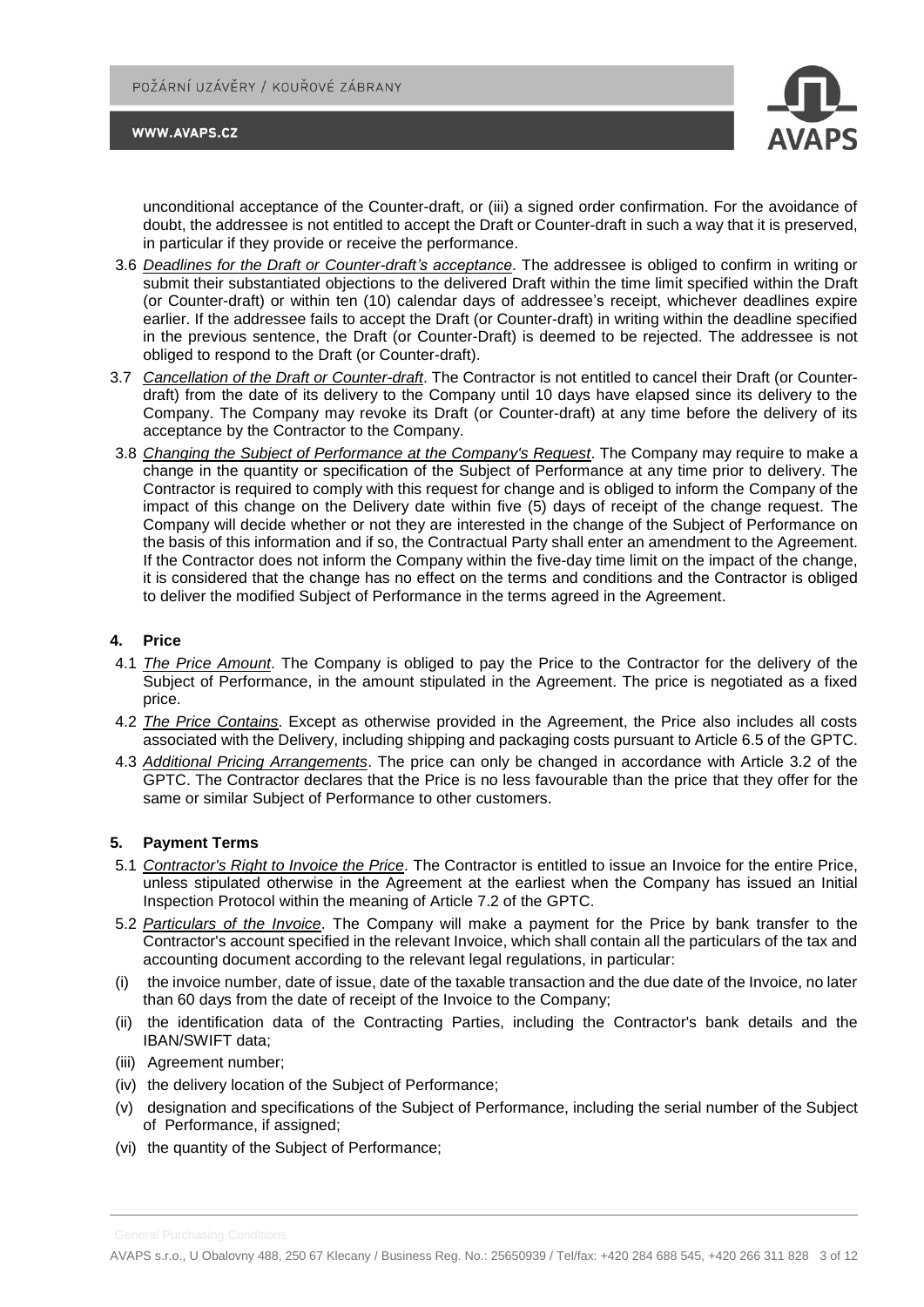

- (vii) the unit price of the Subject of Performance, broken down excluding VAT, VAT and price inclusive of VAT;
- (viii) the total price of the Subject of Performance, broken down excluding VAT, VAT and price including VAT. An Input Control Protocol issued by the Company within the meaning of Article 7.2 of the GPTC must be attached to the Invoice.
- 5.3 *Return of Invoice*. In the event that the Invoice issued by the Contractor does not have the prescribed or agreed terms, this Invoice will not be refunded to the Contractor and the Company is entitled to return it to the Contractor for completion, repair or replication at any time prior to its maturity without a delay in the payment of the Price. In the case of a repair, addition or a new copy, the maturity date of the modified, corrected or newly made Invoice starts to run from the moment of its delivery to the Company. The moment of payment for the invoiced amount is the moment when the relevant amount was debited from the Company's bank account.
- 5.4 *Interruption of maturities*. If the Company identifies any defect in any of the Deliverables of the Subject of Performance, the due date of the Price or the Price's remaining part is interrupted. Such suspension of the maturity date or its remaining part will start to run again from a date in accordance with the Company's choice according to these GPTC:
- (i) The Contractor removes defects on the Subject of the Performance and allows its proper use for the Company; or
- (ii) The Company delivers notification to the Contractor on the application of an appropriate discount from the Price for the faulty Subject of Performance.

5.5 *Payment of Income Tax of a Foreign Contractor.* If the Contractor is a foreign entity, the Contractor is required to provide the Company with a confirmation of the tax domicile of their company. If regulations in force in the Czech Republic in connection with the Agreement's implementation require the Company to pay the Contractor's income tax to local authorities, the Company will carry out the obligations arising from the above-mentioned regulations.

- 5.6 *Statement of an Unreliable Payer.* The Contractor expressly declares that:
- (i) is not an unreliable payer within the meaning of  $\S$  106a of the Law on VAT;
- (ii) the Contractor's bank account, to which any payment under this Agreement will be paid by the Company, is and will be the account that is duly kept in the VAT Payer Accounts Register;
- (iii) there are no grounds on which the Company would become or could become the Guarantor for the Contractor's VAT liability charged by the Company for the payment of the Price under this Agreement.
- 5.7 *Statement on Contractor's Tax Obligations.* The Contractor declares and undertakes to submit a proper tax return for VAT and, in the event of an obligation to pay VAT, it shall be paid to the local tax authority within the due date. The Contractor further states to have no intention of not paying VAT in connection with the performance of the Agreement, or any intention to reduce the tax or to make tax advantage, nor do they intend to get in the position whereby VAT will not be paid.
- 5.8 *Retention Law of the Company*. The Company is expressly entitled to withhold the VAT amount from the Invoice issued by the Contractor under the Agreement and pay the relevant payment to the Contractor without the amount of VAT deducted in the following cases:
- (i) The Contractor will become an unreliable payer within the meaning of the VAT Act at any time during performance of the Agreement;
- (ii) The Contractor requires the Company to pay any payment under the Agreement to a different account other than the one the Contractor has entered in the VAT Payer's Bank Accounts Register;
- (iii) The Company will be reasonably afraid that it may become a Guarantor for the Contractor's VAT liability charged by the Company for the payment of the Price under this Agreement.
- 5.9 *Payment of Retained VAT.* Amount of retained VAT under Article 5.8 GPTC the Company by its choice:
- (i) pays for the Contractor directly to the relevant depository account of tax administrator pursuant to § 109a of the Law on VAT; or
- (ii) pays directly to the Contractor if the Contractor clearly demonstrates to the Company that the Contractor's obligation to pay the relevant VAT amount has been properly and timely met.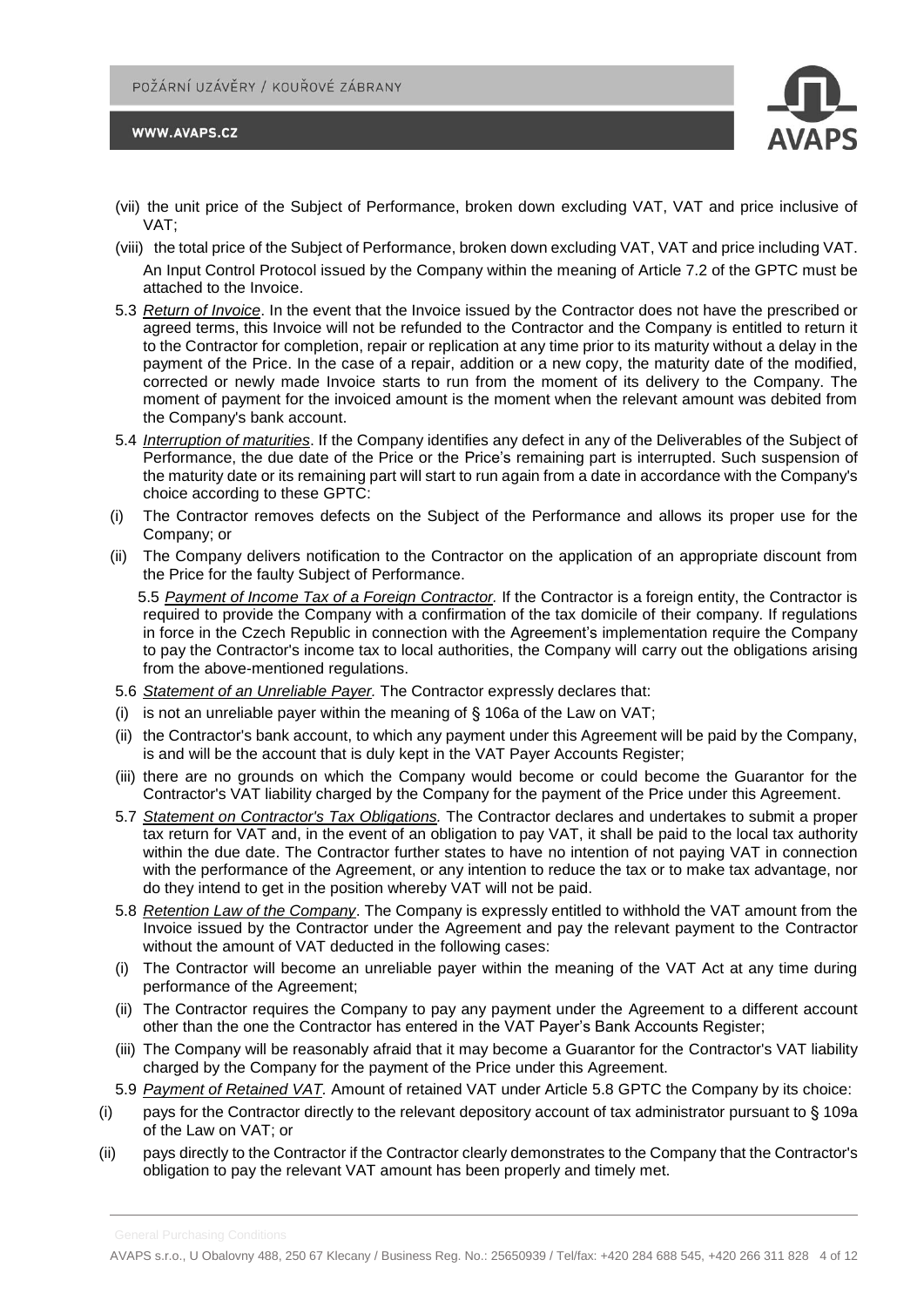



5.10 *Exclusion of Delay with the Price Payment.* For the avoidance of doubts, the Company will not be in default with payment of the relevant part of the Price in accordance with the procedures of Article 5.5 to 5.9 of the GPTC.

### **6. Delivery terms**

- 6.1 *Quality, Design and Quantity of the Subject of Performance*. The Contractor is obliged to deliver the Subject of Performance to the Company in a timely manner in accordance with the Agreement and the GPTC, and is required to meet the quality requirements of the Subject of Performance stated in the Agreement and in the Technical and Quality Requirements for the Subject of Performance (hereinafter referred to as "**Technical and Quality Requirements**"). The technical and quality requirements are annexed to the GPTC. The Contractor acknowledges and agrees that the Technical and Quality Requirements will apply to the respective delivery, which will be subject to the Subject of Performance by its nature. In the event that the quality, performance or other specific features are not stated in the Agreement, the Contractor shall provide the Subject of Performance in such quality and design as to fully meet the purpose to which the Subject of Performance is supplied, unless such purpose is agreed, then the purpose for which the Subject is normally used. The Subject of Performance must also be in compliance with all technical and safety standards applicable for the type of Subject of Performance. The Contractor confirms that, for the purposes of the Agreement's implementation, the mandatory provisions of legal and technical regulations are binding. The Subject of Performance must be new, unused, undamaged and made of quality material and must be capable of sustaining standard performance consistent with the purpose for which it is delivered. The Subject of Performance must not be subject to any legal defects. The Contractor is obliged to deliver the Subject of Performance in the amount specified within the Agreement. The Contractor is aware that the Company manufactures, amongst others, fire safety equipment and that the Subject of Performance may be further processed by the Company in fire safety facilities. The Contractor declares to be aware that the quality of the Subject of Performance may depend on the lives and health of people, and failure to comply with the Technical and Quality Requirements may result in the occurrence of major injury.
- 6.2 *The Company's Orders and Documents*. The Subject of Performance will be delivered by default based on the Company's selection from the Contractor's product catalogue. In the event that the Subject of Performance is manufactured and delivered on the basis of the Company's documents or orders, the Contractor shall inform the Company of the inappropriateness of such documents or orders in writing. If the Contractor fails to notify the Company in writing on the inaccuracies of their orders or supporting documents without undue delay within three (3) days from the moment the Contractor becomes aware of the inappropriateness, then the Contractor shall be liable for any defects and damage caused by executing these orders or by using these documents.
- 6.3 *Compliance with Legislation*. The Contractor declares that no legislation will be breached in the provision of the Subject of Performance (including legislation on hazardous and toxic substances management, environmental protection, safety and hygiene standards, technical standards, etc.) and that the Subject of Performance meets all requirements set by the relevant legal regulations. The Contractor is liable for the damage suffered by the Company in the event that the above Contractor's declaration proves to be untrue.
- 6.4 *Sub-contractors*. The Contractor is entitled to use the Sub-contractor for production and delivery of the Subject of Performance. In such a case, the Contractor is obliged to ensure that Sub-contractors undertake to comply with Contractor's obligations under the Agreement and the GPTC. The Contractor is obliged to allow the Company to control the Sub-contractors as required by the Company. The Contractor is liable to the Company for performance provided by the Sub-contractor and any damage caused by Sub-contractor as if the Contractor themselves provided the liability or caused the damage. If the Contractor uses a proxy, employee or other assistant in their activities, they will compensate for damage caused by them as if they had done it themselves.
- 6.5 *Packaging and Ensuring the Subject of Performance*. The Contractor is required to pack the Subject of performance for transport at their own expense and to ensure that it cannot be damaged, degraded or stolen during transport, including loading and unloading, and that the packaging allows safe and longterm storage of the Subject of Performance without a loss of quality. The packaging for the Subject of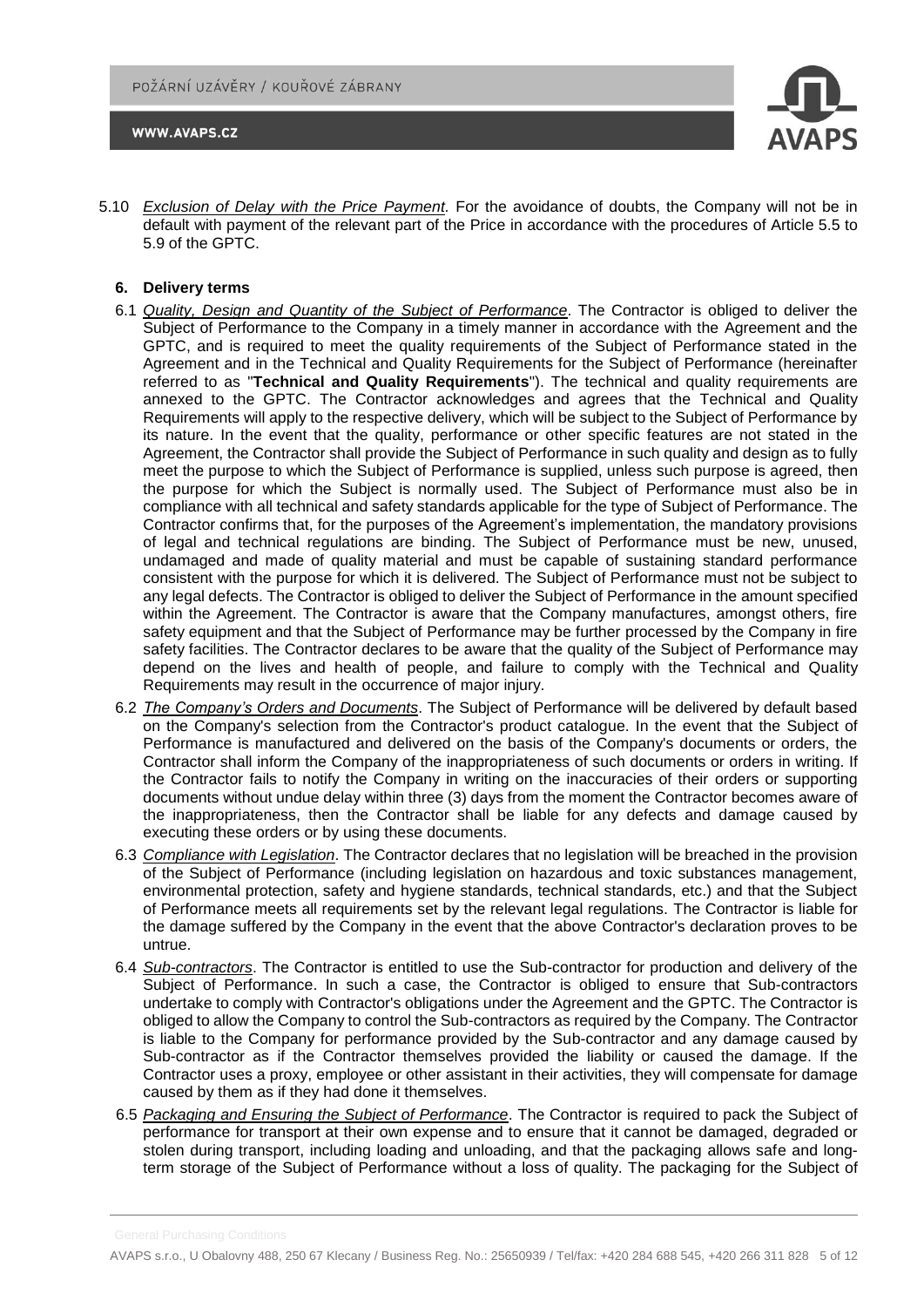

Performance and the delivery note must clearly state the labelling of the Contractor, the Company, the Agreement number and other terms within the Agreement. In the event that the Packaging is marked by the Contractor as being returnable, the Contractor is obliged to collect the packaging at the Company's registered office at their own expense within 14 (fourteen) days from the Company's date of receipt of the Subject of performance.

- 6.6 *Document for the Subject of Performance*. Along with with the Subject of Performance the Contractor is obliged to deliver all the documents to the Company that are necessary for acceptance of the Subject of Performance, handling, customs clearance and use of the Subject of Performance, as well as the documents required by mandatory standards and legal or technical regulations. These especially include the documents governing the technical conditions of installation, operation and maintenance of the Subject of Performance, Declaration of Conformity, Certificates, Safety Data Sheets, Certificates or Instructions for Use including, but not limited to, a notification if the Subject of Performance requires special treatment, assembly, maintenance, etc. All documents must be delivered by the Contractor in the original, written form, legible and in electronic form at the Company's request. In a case where the documents are not in Czech language, the Contractor is obliged to arrange their translation and to hand at least one copy of the documents over to the Company in Czech language. At the Company's request the Contractor is further required to provide all assistance and synergy in obtaining documents or relevant electronic reports issued in the Czech Republic and/or in the country of origin that the Company may require for the export and/or import of the Subject of Performance and, transit of the Subject of performance through the territory of a third State if necessary. Should the Contractor incur additional costs (such as customs, warehousing or other charges) due to the Contractor's delay in handing over the full and complete documents, the Contractor shall pay these costs.
- 6.7 *Delivery Location*. Unless otherwise provided in the Agreement, the Subject of Performance shall be delivered to the registered office of AVAPS s.r.o. at U Obalovny 488, 250 67 Klecany by the Contractor.
- 6.8 *Delivery Date*. The delivery date is negotiated within the Agreement. Unless the Company decides otherwise, the Contractor is obliged to deliver the Subject of Performance on Business Days during the Company's usual working hours, i.e. from 6:00 am to 2:00 pm. The Contractor is obliged to notify the Company of the Delivery date by e-mail at least three (3) business days in advance. The Contractor is obliged to inform the Company immediately in the event of a delay in Delivery by e-mail to the Company (the Client).
- 6.9 *Delivery in Parts*. Delivery in parts is only possible if it is agreed within the Agreement or the Company agrees to it in writing.
- 6.10 *Proper Delivery*. The Contractor is obliged to deliver the Subject of Performance to the Company properly and in a timely manner. The Subject of Performance is deemed to have been delivered if it is delivered on the agreed date and subject to the following conditions:
	- (i) the Subject of Performance is duly delivered by the Contractor to the agreed delivery location;
	- (ii) along with the Subject of Performance, complete and perfect documents are provided in accordance with Article 6.6 of the GPTC.
- 6.11 *Late Delivery*. If the Contractor fails to fulfil their obligation to properly and timely deliver the Subject of Performance to the Company, the Company shall be entitled to the payment of a contractual penalty by the Contractor within the meaning of Article 9.1 of the GPTC.
- 6.12 *Transfer of Ownership and Risk of Damage*. The Company acquires ownership of the Subject of Performance at the time of its delivery within the meaning of Article 6.10 of the GPTC. The risk of damage to the Subject of Performance passes to the Company at the time of Takeover within the meaning of Article 7.3 of the GPTC.

### **7. Tests, inspections and takeover**

7.1 *Inspections during the Performance of the Agreement*. The Contractor undertakes to perform all relevant inspections and tests on the Subject of Performance, in particular to ascertain whether the Agreement's requirements are met. These inspections and tests will be carried out by the Contractor according to its quality assurance programme and in accordance with legal regulations and technical standards. The Company is authorised to review the performance of the Contractor's and Sub-Contractor's obligations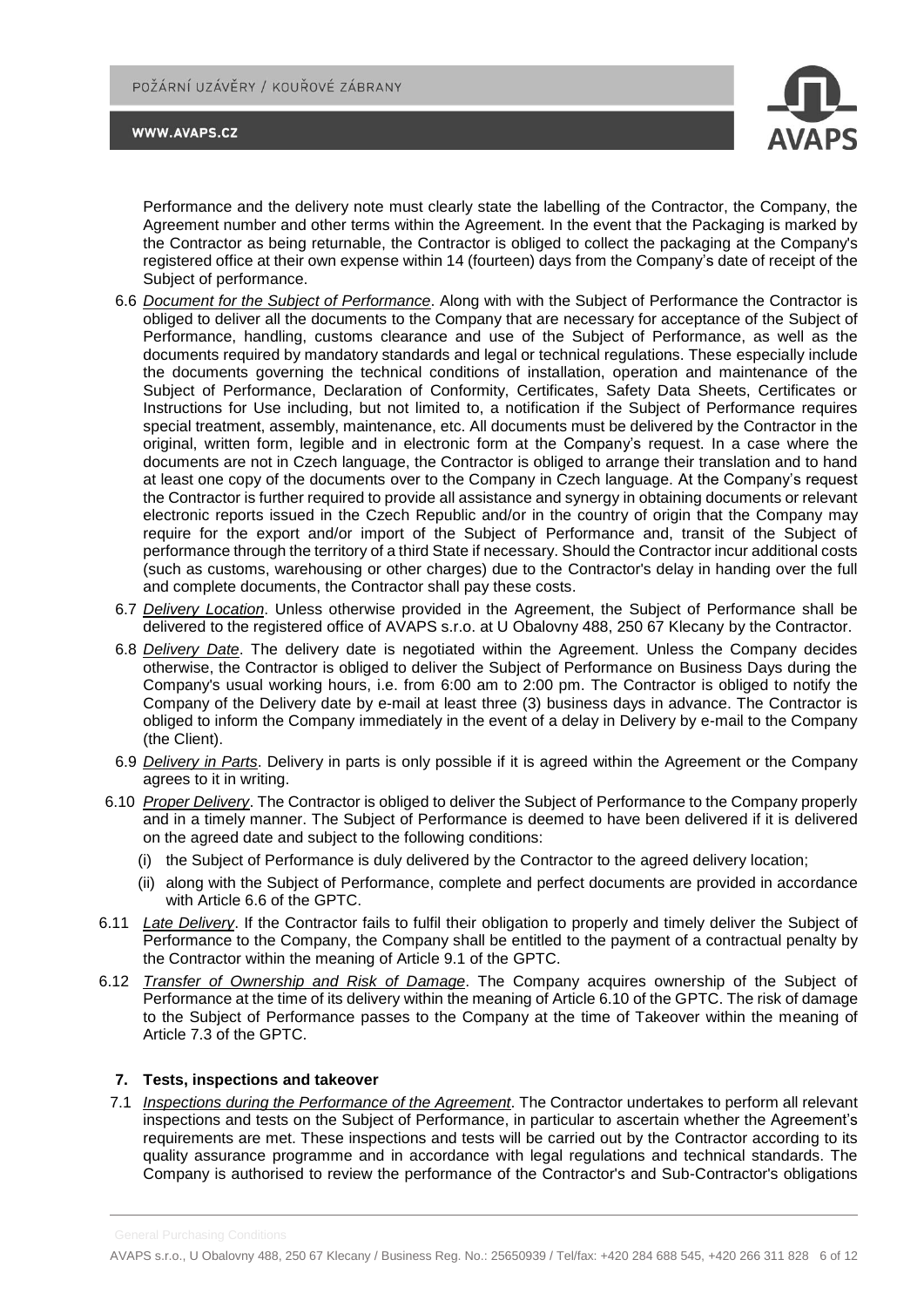

under the Agreement, i.e. in particular, production of the Subject of Performance and the performance of tests. The Contractor is required to notify the Company and allow the Company to participate in these tests. The Contractor is obliged to notify the Company 3 (three) Business Days prior to any test and allow the Company to participate in the tests. Any checks from on the Company's behalf do not deprive the Contractor of the responsibility for proper and timely delivery in accordance with the Agreement and do not affect any of the Company's claims under any liability of the Contractor. If the Company finds that the Contractor is in breach of their obligations while carrying out performance under the Agreement, they may require the Contractor to remedy any deficiencies immediately that have thereby arisen.

- 7.2 *Initial inspection.* The Company will carry out the initial inspection of the Subject of Performance no later than fifteen (15) Business Days from delivery. As part of the initial inspection, the Company is entitled to review and re-check the Subject of Performance to determine whether all the Agreement's requirements and the GPTC have been met. The Company is required to draw-up a report on the initial inspection. In the event that the Subject of Performance does not meet the requirements and properties specified within the Agreement and the GPTC, the Company is entitled to refuse the Takeover and not to prepare the Initial Inspection Report. The cost for shipment of the returned Subject of Performance to the Contractor is borne by the Contractor.
- 7.3 *Acceptance*. The Company's Acceptance of the Subject of Performance will take place at the moment an initial inspection report is issued pursuant to Article 7.2 of the GPTC. If the Company fails to submit the initial inspection report within 15 (fifteen) Business Days of Delivery or Contractor within the same period of time does not state the reasons for refusing the Acceptance, it shall be deemed that the Acceptance of the Subject of Performance was due to expire without the expiry of this 15-day period.
- 7.4 *Taking over the Construction.* The Contracting Parties expressly exclude the application of § 2628 of the Civil Code.

### **8. Rights of Defective Performance and Quality Guarantee**

- 8.1 *Defects.* The Subject of Performance is defective if it is not delivered in the agreed quantity, quality and design. Defects are also considered as legal defects in the Subject of Performance and defects in documents that the Contractor is obliged to deliver to the Company along with the Subject of Performance.
- 8.2 *Complaint of a Defect Determined at Delivery*. Claiming defects of the Subject of Performance will take place through the ERP system operated by the Company. If the Subject of Performance contains defects upon Delivery, the Company is entitled to:
	- (i) refuse to accept the Subject of Performance or any part thereof, to return it to the Contractor at their own cost and to require the Contractor to remedy the defect of the Subject of Performance by delivering a new or a missing part of the Subject of Performance; or
	- (ii) require the Contractor to remedy a defect in the Subject of Performance at the place and time limit specified by the Company; or
	- (iii) carry out the Takeover, with the Company claiming an appropriate discount from the Price; or
	- (iv) withdraw from the Agreement,

until the fulfilment of the Contractor's obligations according to (i) or (ii) or until the written agreement on the amount of the discount pursuant to (iii), the time limit for the Takeover pursuant to Article 7.3 of the GPTC is not started for the Company.

8.3 *Warranty*. The Contractor is responsible for all defects that occur on the Subject of Performance during the warranty period starting at the time of the Takeover and ending twenty-four (24) months from the Takeover. The Contractor shall be liable for any defect that occurs on the site or its parts during the warranty period which commences at the time of the Takeover and ends sixty (60) months from the Takeover, if the Subject of Performance is carrying out the construction, maintenance, repair or modification of the building or its part. The Contractor undertakes that the Subject of Performance will be eligible for use for the purpose agreed in the Agreement for the whole warranty period, otherwise for the purpose of its customary use, and that it retains the agreed properties. If the Agreement does not provide certain properties of the Subject of Performance, the Contractor undertakes to maintain the usual performance throughout the warranty period. The warranty period does not run for as long as the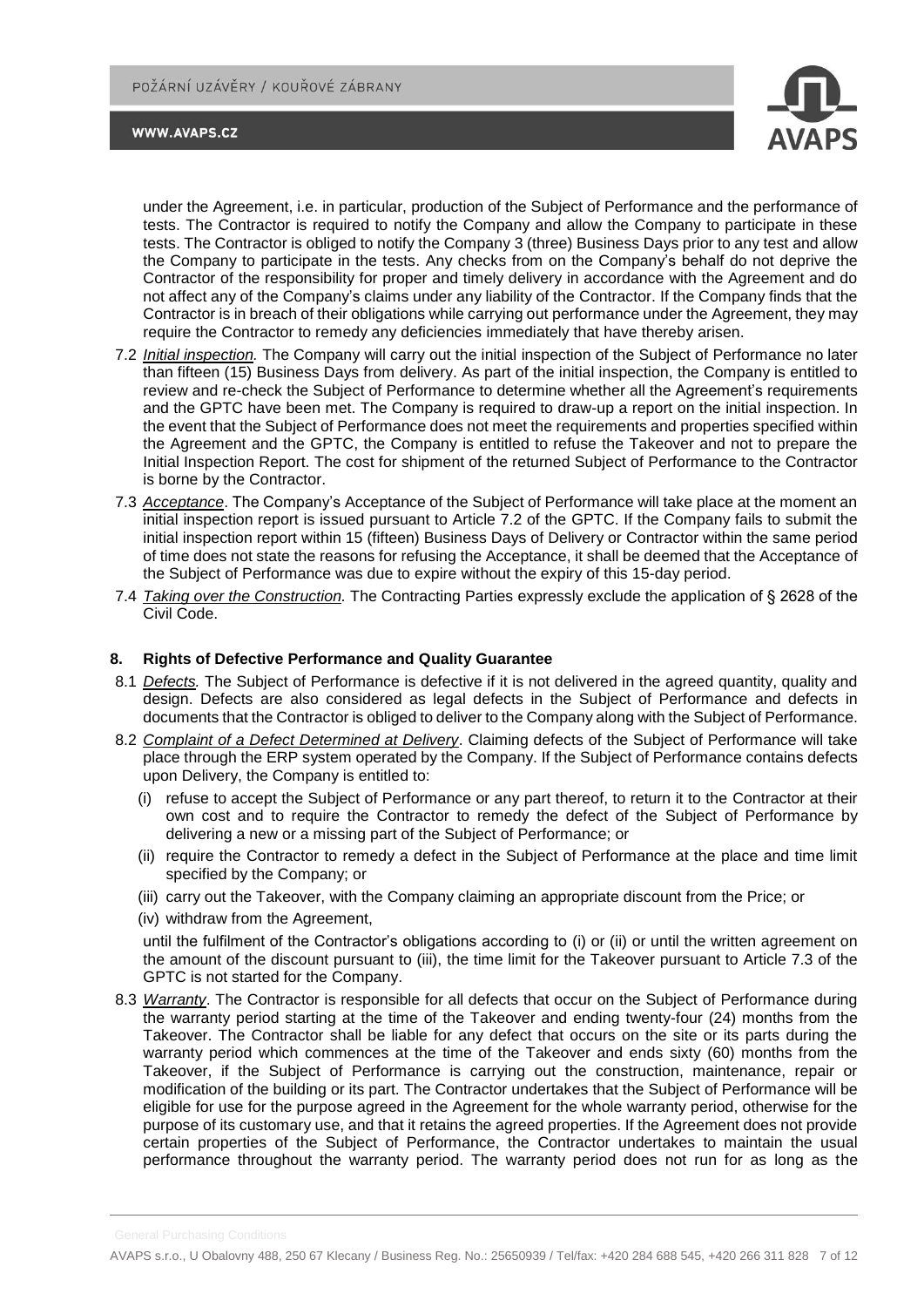



Company or its customers cannot use the Subject of Performance due to defects that the Contractor is responsible for. In the event of a replacement of the Subject of Performance, the warranty period runs in full scope from the beginning.

- 8.4 *Claims for a Defect within the Warranty Period*. Claims for defects on the Subject of Performance during the warranty period will be executed via the ERP system operated by the Company. In the event of a defect on the Subject of Performance, the Company is entitled to:
	- (i) require the Contractor to remedy the defects by supplying a substitute or part of the Subject of Performance and requesting the removal of legal defects;
	- (ii) require the Contractor to remedy defects by repairing the Subject of Performance if defects are remedied;
	- (iii) require a reasonable discount from the Price; or
	- (iv) withdraw from the Agreement.

The Company is entitled to alter selected claims due to defective performance or warranty until such time as the defect in question has been completely remedied.

- 8.5 *Contractor's obligations.* If the Contractor is required to remedy a defect in the Subject of Performance and unless the Agreement or Company otherwise provides, the Contractor is required to remedy the defect:
	- (i) within forty-eight (48) hours of the claim in the event of defects impeding the safe and reliable use of the Subject of Performance; and
	- (ii) within seven (7) calendar days in the case of other defects.

The Contractor is obliged to remove the defects at their own expense even if there are doubts regarding responsibility for the defect in question. In the event that the Contractor subsequently proves that they are not responsible for the defect, the Company will pay reasonably incurred and duly documented costs to remedy the defect to the Contractor.

- 8.6 *Failure to Remove Defects*. If the Contractor is required to remedy the defect on the Subject of Performance and (a) The Contractor does not remedy the defect on the Subject of Performance correctly and in good time, or (b) before the expiration of the defect removal period, the Contractor shall notify the Company that they will not remedy the defect, or (c) it will be clear that the Contractor is unable to remove the defect properly and in good time, then the Company can:
	- (i) withdraw from the Agreement;
	- (ii) require a reasonable discount from the Price;
	- (iii) repair the Subject of Performance themselves or through another person at the expense and risk of the Contractor or secure a substitute Subject of Performance. The Contractor undertakes to fully cover the Company's costs. The procedure under this point (iii) is without prejudice to the Contractor's rights in respect of the Subject of Performance or to the Warranty or liability of the Contractor for damage caused by the defective Subject of Performance or caused or incurred in the removal of defects on the Subject of Performance.
- 8.7 *Non-refundable part of the Price until defects are removed*. The Company is not obliged to reimburse the Contractor for the relevant part of the Price prior to defect removal.

### **9. Contractual fines and liability for damages**

- *9.1 Contractual Fines for Late Delivery.* If the Contractor fails to comply with their obligation to deliver in good time and in the proper manner, the Company shall be entitled to payment of a five percent (5%) contractual penalty from the Contractor for each commenced period of seven (7) calendar days of delay.
- *9.2 Contractual penalty for a delay with removal of defects.* If the Contractor fails to comply with their obligations arising out of liability for defects or warranty, the Company shall be liable for the payment of a contractual penalty to the Contractor of half of one percent (0.5%) of the Price for each commenced day of delay.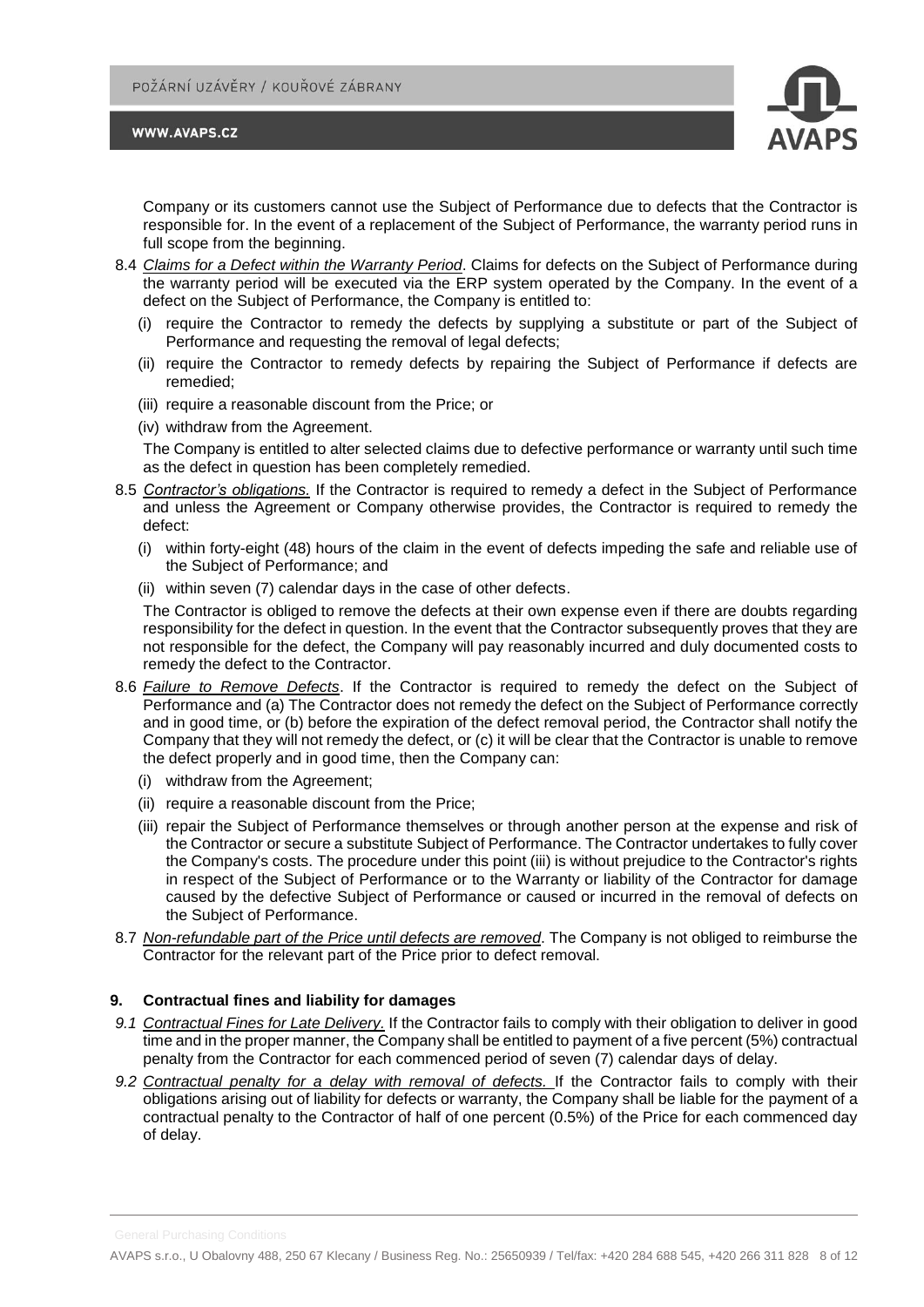

- 9.3 *Contractual penalty due to violation of OSH regulations*. Should the Contractor breach any obligation under Article 10.2, the Company shall be liable for the payment of a contractual penalty of 20,000 CZK to the Contractor for each individual infringement case.
- 9.4 *General provisions on contractual penalties*. The Contractor's obligation to pay a contractual penalty also applies to cases where the Contractor's default arises as a result of the Sub-Contractor's delay. The contractual fine is due within 14 (fourteen) days of delivery of the contractual penalty to the Contractor. By negotiating any contractual penalty or payment thereof, the Company's claim for full compensation is not prejudiced.
- 9.5 *Damage Liability*. The Contractor is liable for any damage caused to the Company, to the Company's customers or other persons in connection with the breach of their obligations under the Agreement. Within thirty (30) days from the date of service of the Company's written request, The Contractor shall compensate the Company for any damage, in particular any amounts incurred to the Company in connection with the Contractor's breach of obligations, the Company's costs incurred in connection with a breach of the obligations under the Agreement as well as any costs incurred in connection with the defects of the Subject of Performance or as a result thereof, including the dismantling and reassembling costs of the Subject of Performance, the costs of necessary modifications or the shutdown of the final product in which the Subject of Performance was incorporated, etc.
- 9.6*Liability for Damage Caused to the Company's Customers*. The Company draws attention to the Contractor and the Contractor acknowledges and understands that their supplies may be an integral part of highly technical and manufacture-complex machines, other complex facilities or technology lines supplied by the Company to its customers within the Main Relationships framework, whose market value may reach several tens up to hundreds of millions of Czech crowns, with the Company's proper and timely performance in the framework of the Principal Relations contractually secured by substantial financial sanctions in the form of contractual penalties and damage compensation, including lost profits. In view of the above, the Contractor understands and agrees that any damage associated with the Contractor's delay in the Agreement also includes any sanctioning of the Company against its customers. The Contractor declares that they will take all necessary precautions to prevent damages under this Article 9.5 and in the event that damage arises due to their delay, they declare to understand that such damage may exceed the total amount of the Price, committing to cover such damage in full amount.

#### **10. Other arrangements**

- 10.1 *Technical Documentation*. All technical and other documentation provided by the Company to the Contractor in connection with the Agreement, as well as any information contained therein, shall remain the Company's exclusive property. Technical and other documentation within the meaning of this Article and the information contained therein shall not be disclosed to any third party by the Contractor or used for the benefit of any third party unless the Company has given prior written consent for it. This documentation is only used by the Contractor in connection with the performance of their obligations under the Agreement.
- 10.2 *Activities performed at the Company by the Contractor*. If the Contractor carries out performance of the Agreement on Company premises or in a place designated by the Company, they are only obliged to do so on premises or handling areas designated by the Company or their designated person and comply with all health and safety regulations on the Site, regulations governing the Company's behavioural rules, including the prohibition of alcohol and other narcotics on Company premises, and presence under the influence of alcohol and other narcotics on Company premises. Compliance with health and safety regulations at work is subject to Company review at any time.
- 10.3 *Compensation of receivables.* The Company is entitled to unilaterally offset against any of the Contractor's claims from the Agreement. The Contractor is not entitled to unilaterally offset their claims against the Company's receivables from the Agreement.
- 10.4 *Assignment of receivables*. The Contractor is not entitled to assign or suspend their claims on the Company's behalf to a third party without the Company's written consent.
- 10.5 *Assignment of rights and obligations under the Agreement*. The Company is entitled to assign the rights and/or obligations of the Agreement to a third party even without the Contractor's consent.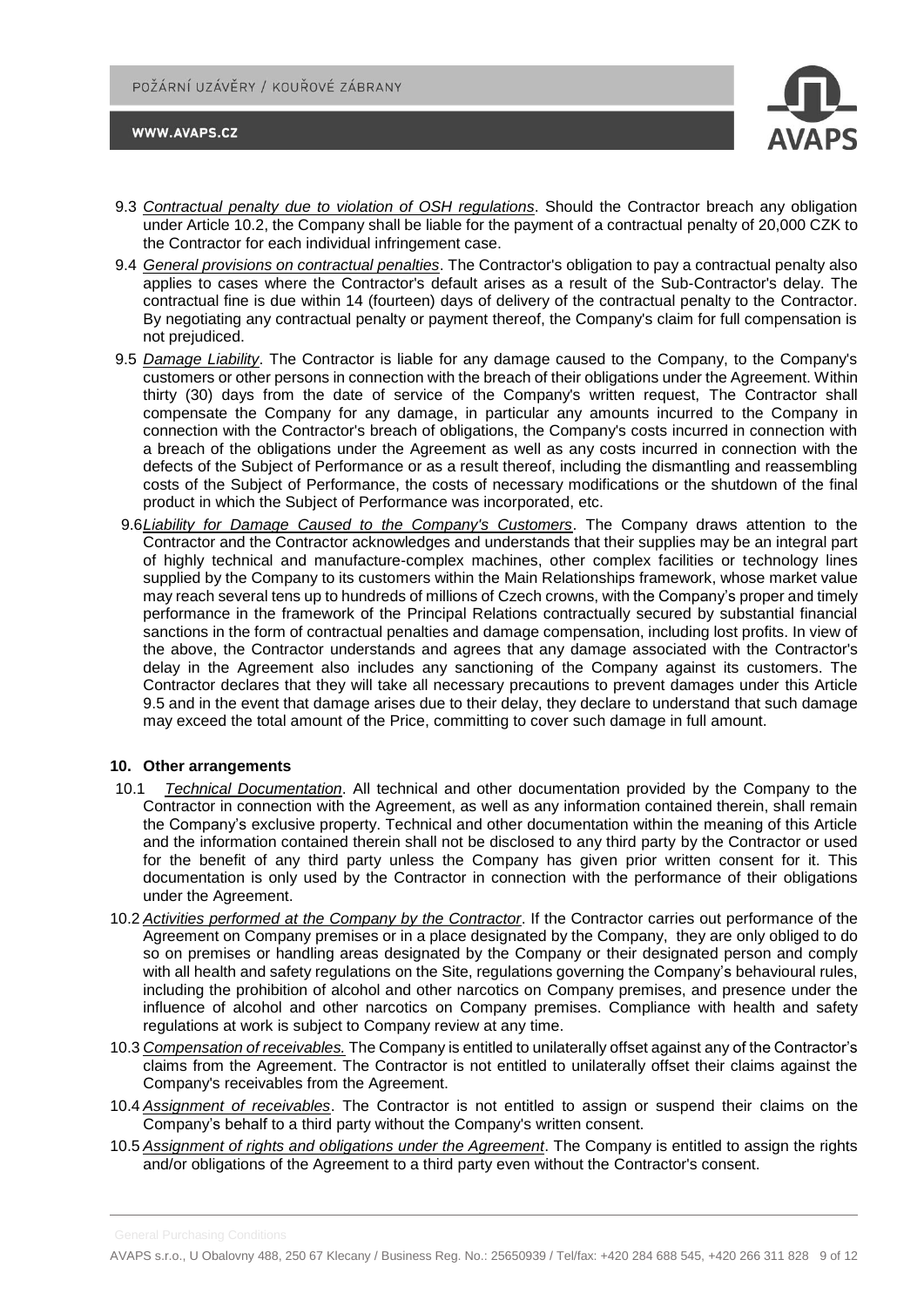

10.6 *Prohibition of illegal employment*. By signing the Agreement, the Contractor declares that they do not allow the execution of illegal work, which the Company is authorised to check at any time during the Agreement term.

# **11. Termination of the Agreement**

- 11.1 *Termination of the Agreement*. The Agreement may only be terminated prematurely by agreement of the Parties or by withdrawal of one of the Contracting Parties in accordance with the Agreement.
	- 11.2 *Company Withdrawal*. The Company is entitled to withdraw from the Agreement for reasons under the CC and also in the following cases:
	- (i) Contractor's delay in Delivery exceeds five (5) weeks;
	- (ii) Contractor's delay with the removal of a defect on the Subject of Performance under Article 8.2 or 8.4 of the GPTC exceeds five (5) weeks;
	- (iii) The Contractor violates an obligation in any material way under the Agreement and fails to comply with this obligation within an additional reasonable period specified by the Company;
	- (iv) a force majeure event as set forth in Article 12.3 of the GPTC to prevent compliance with the obligations under the Agreement will last for more than three (3) months;
	- (v) The Contractor shall enter into liquidation or be sued by execution of the decision (execution) by the sale of the plant or an insolvency petition, bankruptcy;
	- (vi) The main relationship is terminated for any reason.
	- 11.3 *Settlement after the Company's withdrawal*. In the event of the Company's withdrawal from the Agreement pursuant to Article 11.2 of the GPTC, the Company is entitled to decide, at its own discretion, whether to retain the part of the Subject of Performance so far delivered or produced, irrespective of the stage of its completion and the fact whether the ownership right has already moved to the Company or not. In the event that the Company decides to retain part of the Subject of Performance, they will pay the Contractor a proportionate portion of the Price corresponding to the value of this part of the Subject of Performance; if before withdrawing from the Agreement the Company paid the Contractor an amount exceeding this proportion of the Price, it has the right to refund the amount exceeding that proportion of the Price.
	- 11.4 *Withdrawal by the Contractor*. The Contractor shall only be entitled to withdraw from the Agreement in the event of a material breach of the Company's obligations which include only:
		- (i) the Company's delay in paying the Price for more than sixty (60) Business Days, to which the Company will be notified in writing by the Contractor no later than 30<sup>th</sup> Business Day of Delay;
		- (ii) a force majeure event as set out in Article 12.3 of the GPTC to prevent compliance with the obligations under the Agreement will last for more than three (3) months.
- 11.5 *Withdrawal without providing a reason*. Notwithstanding any provision of the GPTC, the Company is entitled to withdraw from the Agreement at any time prior to Delivery without providing a reason. Unless the Contracting Parties agree otherwise, the following procedure shall apply in such a case:
	- (i) The Company shall take over the part of the Subject of Performance that has been duly produced by the Contractor until the effective withdrawal date and pay a Part of the Price for that part of the Subject of Performance which corresponding to the value of this part. If the Company has paid the Contractor an amount exceeding that proportion of the Price prior to withdrawing from the Agreement they have the right to a refund for the amount exceeding that proportion of the Price;
	- (ii) with respect to the part of the Subject of Performance that is not manufactured or developed, the Contractor is not entitled to any part of the Price or any costs associated with the preparation of the production. In this case, the Contractor shall only be entitled to compensation for proven and incurred cost in connection with the Agreement's, which shall not exceed ten percent (10%) of the Price of the undelivered part of the Subject of Performance. For the avoidance of doubt, it is stated that the Company is not obliged in this case to pay the Contractor for a margin or lost profit.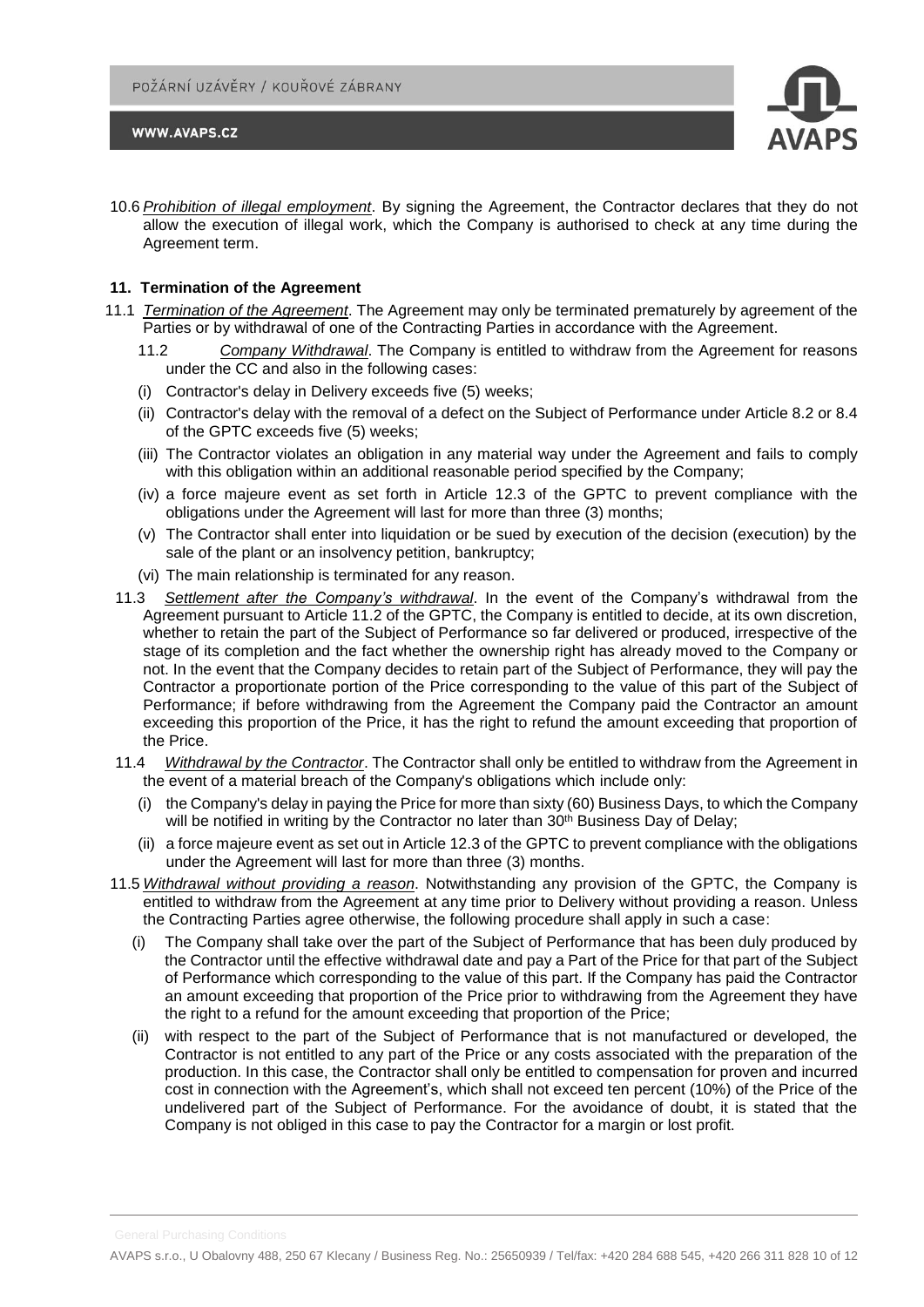

- 11.6 *Form and effects of withdrawal*. Withdrawal shall be in writing and shall be duly delivered to the other Contracting Party. Withdrawal is effective from the date on which the notice of withdrawal was delivered to the relevant Contracting Party.
- 11.7 *Continuing Claims and Arrangements*. Withdrawal causes the Agreement's expiry. Withdrawal shall be without prejudice to the following provisions of the Agreement and the GPTC and the claims of the Contracting Parties:
	- (i) claims relating to damages for breach of the Agreement;
	- (ii) the rights to defect of the Subject of Performance or the guarantee for the Quality of the Subject of Performance;
	- (iii) claims for contractual penalties arising from breach of the Agreement;
	- (iv) provisions governing the Company's rights and obligations under Articles 5.5 to 5.9 of the GPTC;
	- (v) the provisions governing the guarantee of quality and the rights of defective performance;
	- (vi) the provisions governing the settlement of the Contracting Parties in the event of their resignation;
	- (vii) provisions for the return of the items entrusted;
	- (viii) provisions on the confidentiality of documents;
	- (ix) provisions on choice of law and dispute resolution;
	- (x) provisions relating to such rights and obligations, whereby their nature is that the Contracting Parties are bound to oblige after the Agreement's termination.

# **12. Final Provisions**

- 12.1 *Suspension of performance under the Agreement*. The Contractor shall at any time prior to Delivery, suspend the performance under the Agreement at the Company's request. During the suspension period, the Contractor is obliged to take care of the manufactured or developed parts of the Subject of Performance and to proceed with its delivery without undue delay after respective suspension's cancellation. Due to suspension of performance, the Contractor is only entitled to claim reasonable and properly documented storage costs from the Company, but it will be charged up to (i) from the forty-fifth  $(45<sup>th</sup>)$  day of suspension in general; or (ii) from the 90<sup>th</sup> day of suspension if the suspension has occurred due to suspension or cancellation of the Main Relationship. For the avoidance of any doubt, the Contractor confirms that, due to a suspension of performance under the Agreement, the Contractor will not be entitled to increase the Price.
- 12.2 *Obligation of confidentiality*. Without the prior consent of the other Contracting Party the Parties shall not, divulge information to third parties, except those which must be informed by law and/or decision of public authorities and/or for the purpose of implementing the Agreement (e.g. sub-contractors, business partners or attorneys, sub-contractors of another performance in order to ensure the continuity of their performance and fulfilment of the Contractor under the Agreement and the Company's Client in the framework of the Main Relationship), information on the Agreement's existence and content, or any information or documents transmitted to each other relating to the Agreement. The Contracting Parties shall be liable for any damage to the other Contracting Party arising from a breach of this obligation.
- 12.3 *Force Majeure*. Force majeure means an extraordinary or unforeseeable impediment that has occurred independently of the Contracting Party's or Sub-contractor will, and which temporarily or permanently hinders it from fulfilling their duty unless it can reasonably be assumed that the Contracting Party will avert or overcome this obstacle or its consequences, at the time of the Agreement's conclusion they foresaw this obstacle. Such obstacles include natural disasters, terrorist attacks, wars, civil unrest, rebellion, or a revolution not of a local nature. The events of force majeure do not include such events as strikes, exclusions, delays in deliveries to Sub-contractors (if not caused by force majeure), insolvency, lack of labour or material. In the event of force majeure, the affected Party extends the deadlines for the fulfilment of their obligations under the Agreement for the duration of the force majeure event. The Contractor is obliged to inform the Company of the occurrence and termination of the force majeure event without undue delay, but no later than five (5) Business Days from the day the event first occurred. Otherwise, the Contractor will be unable to appeal to circumstances of force majeure. However, liability does not